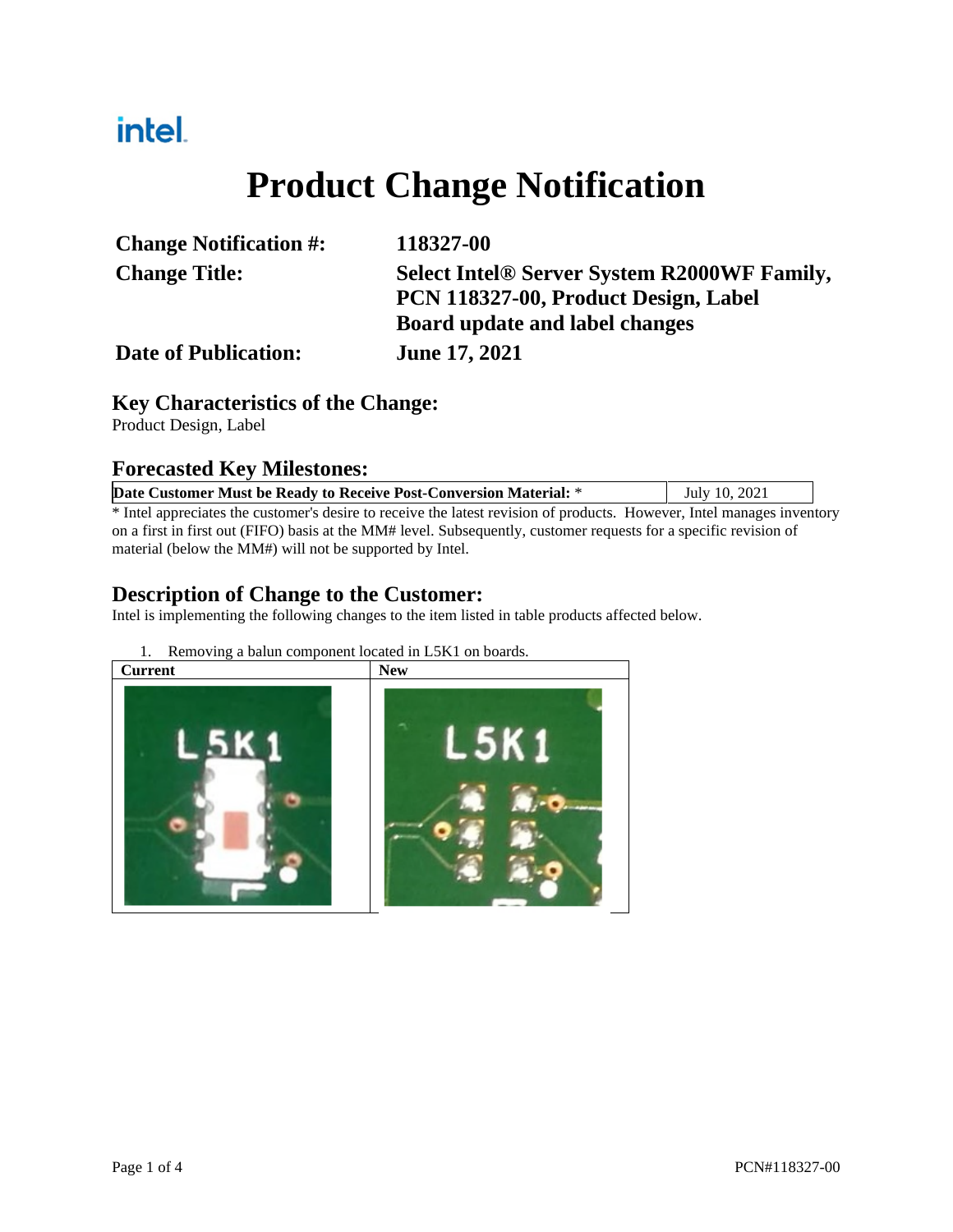2. Updating the QR code within the attention document K38867-001 from "Firmware Update Demo" to "BIOS Support Page".



3. Updating the NTRL logo on the chassis and package regulatory labels.



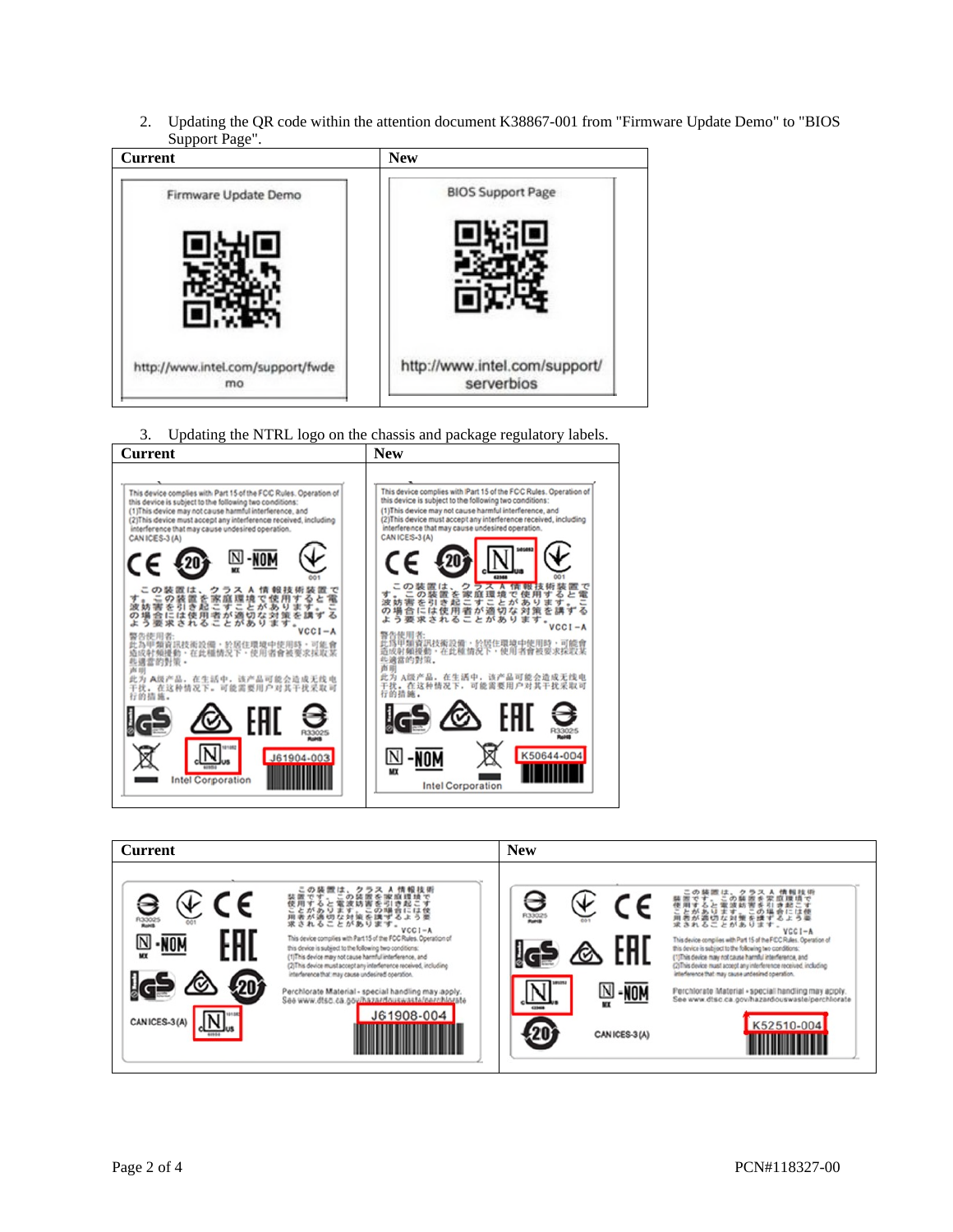## **Customer Impact of Change and Recommended Action:**

Intel anticipates no impact to customers. Please contact your local Intel Field Sales Rep if you have any further questions about these changes.

## **Products Affected/Intel Ordering Codes:**

| <b>Marketing Name</b>                                      | <b>Product Code</b>  | MM# | <b>Pre Change</b><br>TА | <b>Pre Change</b><br>PBA | <b>Post Change</b><br>TA | <b>Post Change</b><br><b>PBA</b> |
|------------------------------------------------------------|----------------------|-----|-------------------------|--------------------------|--------------------------|----------------------------------|
| Intel <sup>®</sup> Server System<br>R2224WFTZSR.<br>Single | R2224WFTZSR   986051 |     | K39998-008              | H48104-883               | K39998-009               | H48104-961                       |

## **PCN Revision History:**

| <b>Date of Revision:</b> | <b>Revision Number:</b> | <b>Reason:</b>           |
|--------------------------|-------------------------|--------------------------|
| June 17, 2021            | OC                      | Originally Published PCN |